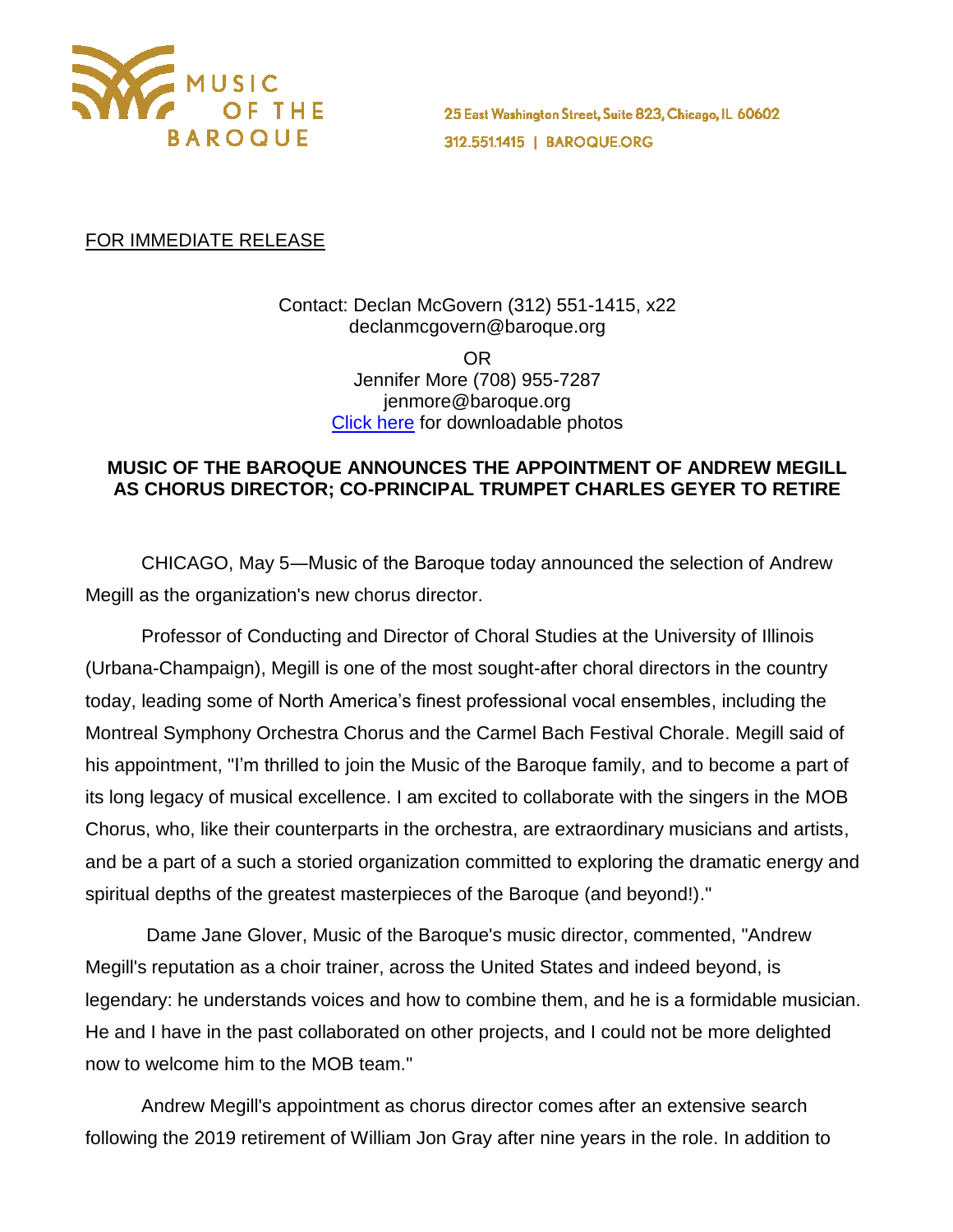preparing the chorus, Megill will also curate and conduct Music of the Baroque's annual holiday brass and choral program in December, having made his conducting debut with the ensemble in these concerts last season.

Music of the Baroque also announced the retirement of Charles Geyer, who has served as the organization's co-principal trumpet alongside his wife, Barbara Butler, since 1975. "Charlie has been a part of Music of the Baroque, almost unbelievably, for nearly half a century," Glover remarked. "Of course he has earned his retirement! But we will greatly miss his pivotal and stylish contributions to our specialized sound, the wisdom of his experience, and his winning personality." "The Brothers Haydn" on May 8 at the North Shore Center for the Performing Arts and May 9 at the Harris Theater downtown mark Geyer's final appearances with the ensemble. For more information about these concerts, visit baroque.org/brothershaydn.

In addition to Music of the Baroque, Geyer's incredible career includes the positions of principal trumpet with Lyric Opera Chicago, the Houston Symphony and co-principal trumpet of the Grand Teton Music Festival. He was a member of the Chicago Symphony Orchestra trumpet section for 12 seasons, and has also held professorships at the Eastman School of Music and Northwestern University. He is currently Professor of Trumpet at Rice University.

## About Music of the Baroque

Under the direction of internationally acclaimed British conductor Dame Jane Glover Music of the Baroque occupies a special place in the rich cultural life of Chicago. Long recognized as one of the region's top classical groups, Music of the Baroque's professional chorus and orchestra is one of the leading ensembles in the country devoted to the performance of 18th-century works. The ensemble recently announced details of its 52<sup>nd</sup> season, which includes Handel's final oratorio, *Jephtha*; Bach's St. Matthew Passion; pianist Gabriela Montero; guest conductor Patrick Dupré Quigley; and more.

Over the past five decades, Music of the Baroque has presented premiere performances of many early masterpieces, including Monteverdi's operas and 1610 Vespers, Georg Philipp Telemann's *Day of Judgment*, Mozart's *Idomeneo* and numerous Handel operas and oratorios. The ensemble has drawn particular praise throughout its history for its performances of the major